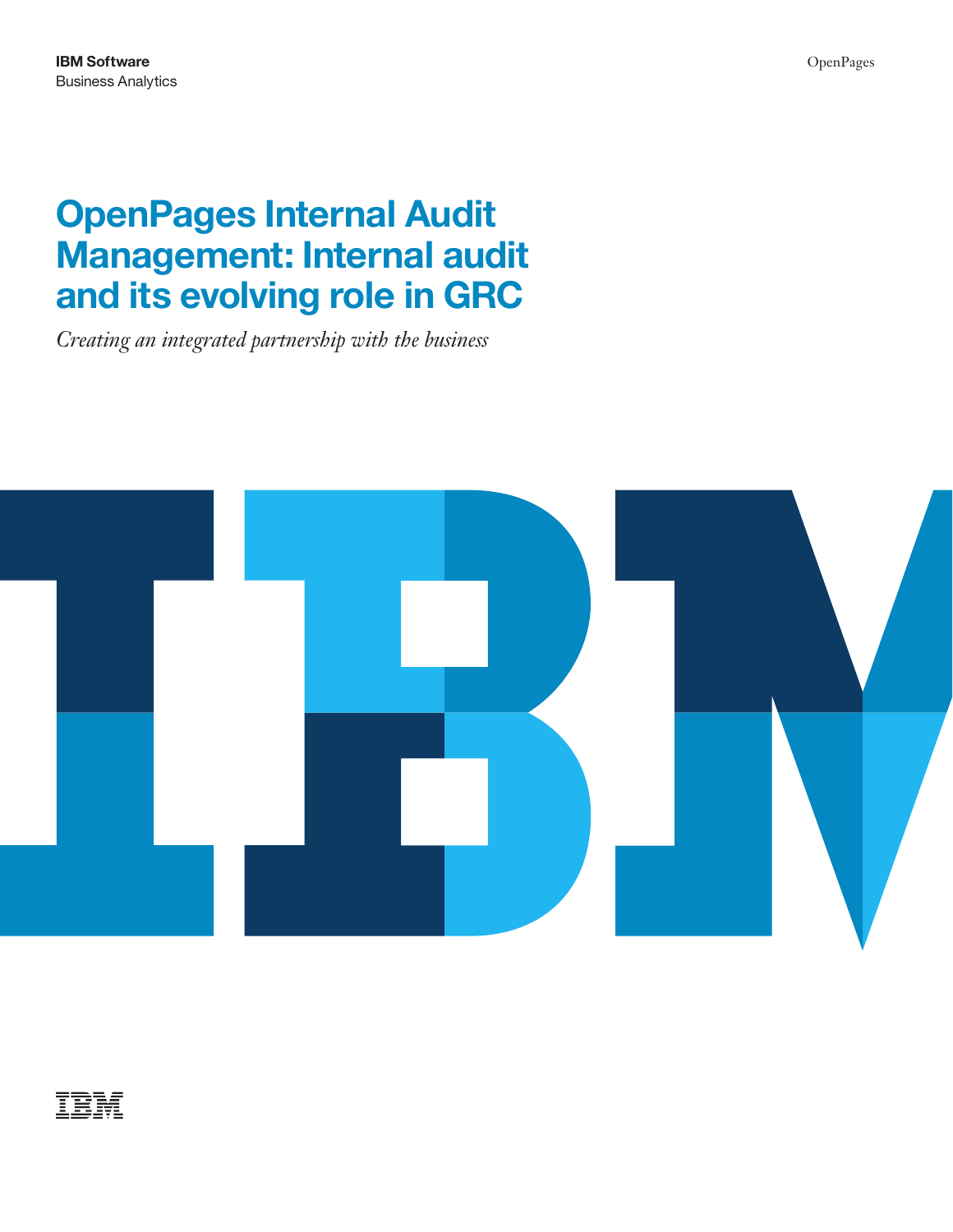### **Contents**

- **2** Audit evolution
- **3** Independent assurance versus integrated partnership
- **4** "Docu-centric" to "data-centric"
- **5** Continuous auditing
- **5** Audit and risk mitigation synergy
- **6** Role of technology and analytics
- **6** IBM OpenPages GRC Platform
- **7** Conclusion

#### Audit evolution

The internal audit profession continues to evolve from its traditional role of record examination and identification of policy violations to a role that is more consultative and proactive and aimed at risk mitigation. As part of this evolutionary process, internal auditors are focusing more of their efforts on the risk assessment process and a top-down approach to audit scoping to ensure the most current risk landscape is reflected.

To facilitate top-down risk management, internal audit is moving away from a focus on documents and toward a focus on data. This data-centric approach brings technology to an enterprise-wide risk management program and supplements periodic or annual audits with continuous auditing that reflects the dynamic risk environment of the modern organization.

New technologies are increasing the speed of delivery and enabling better business insights for the profession. For example, the use of technology is increasing the impact of audit findings through data visualization, and other techniques are making reports more timely and accessible. Continuous auditing, for example, examines accounting practices continuously throughout the year. Executives can therefore pinpoint and act on a multitude of business issues in near real time instead of relying on the quickly outdated annual audit scoping process to identify key issues.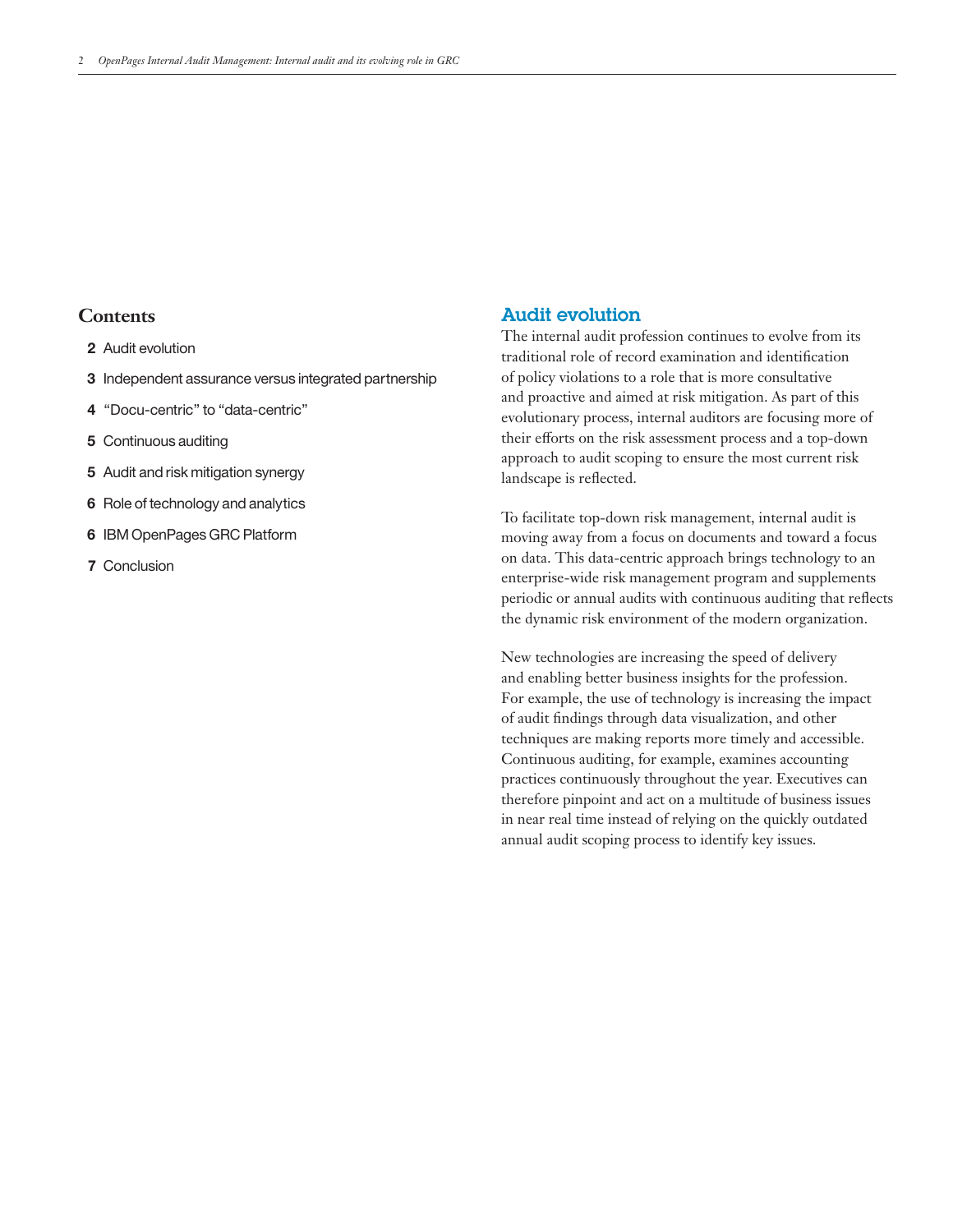Analytics technology can help internal auditing and the broader business by automating the collection, formatting and mapping of key organizational data, and applying various tools to analyze and interpret data more effectively and meaningfully. The result is a a more focused audit process with the ability to home in on specific areas of risk, prioritize them and better focus audit and management efforts to mitigate risks. For example, predictive modeling and regression testing enable auditors and financial stakeholders to quickly identify potential risks and react accordingly before they happen. Specifically, advanced analytic and data modeling techniques that use self-learning algorithms can automatically categorize risks within a wide range of variables to identify higher risk audit entities.

# Independent assurance versus integrated partnership

Although audit departments provide a critical function to the business, an adversarial relationship between other departments and upper management is possible. The oversight element is a necessary and desired component of corporate culture; however, audit has the opportunity to forge a more productive, collaborative and consultative relationship. A more proactive, collaborative approach to risk and compliance management can help bring this to reality.

Traditionally, internal audit has focused on assuring that internal policies and procedures are being followed and that the business is in compliance with external regulations. Internal controls are monitored and assessed and issues raised during auditing are tracked. The methodology tends to be

bottom-up, check-the-box, account-based auditing intended to provide independent assurance that the business is operating as designed with as much transparency as possible. However, audit is now increasingly becoming viewed as a key player in the context of corporate governance, risk and compliance (GRC) objectives.

Internal audit is now being increasingly asked to provide not only operational business insights but also strategic insights to the organization, a far cry from its traditional compliance days. It is being brought into the center stage to empower organizations to address key business risks and enable them to deduce emerging risks that the organization might face based on its business strategies and continued global expansion.

The PricewaterhouseCoopers 2014 state of the internal audit profession reveals that internal audit is adept at delivering a "trusted advisor" level of service when stakeholders demand more. The benefits that followed were:

- talent model is better by a wide margin —versus functions • Performance on key attributes such as quality and innovation, business alignment, risk focus, service culture, technology, cost effectiveness, stakeholder management and that deliver at an "assured provider" level of service.
- The function is valued by stakeholders at more than twice the level accorded to assurance providers.
- • Stakeholders believe the benefits of these internal audit departments far exceeded their costs by nearly 40 percent over assurance providers.1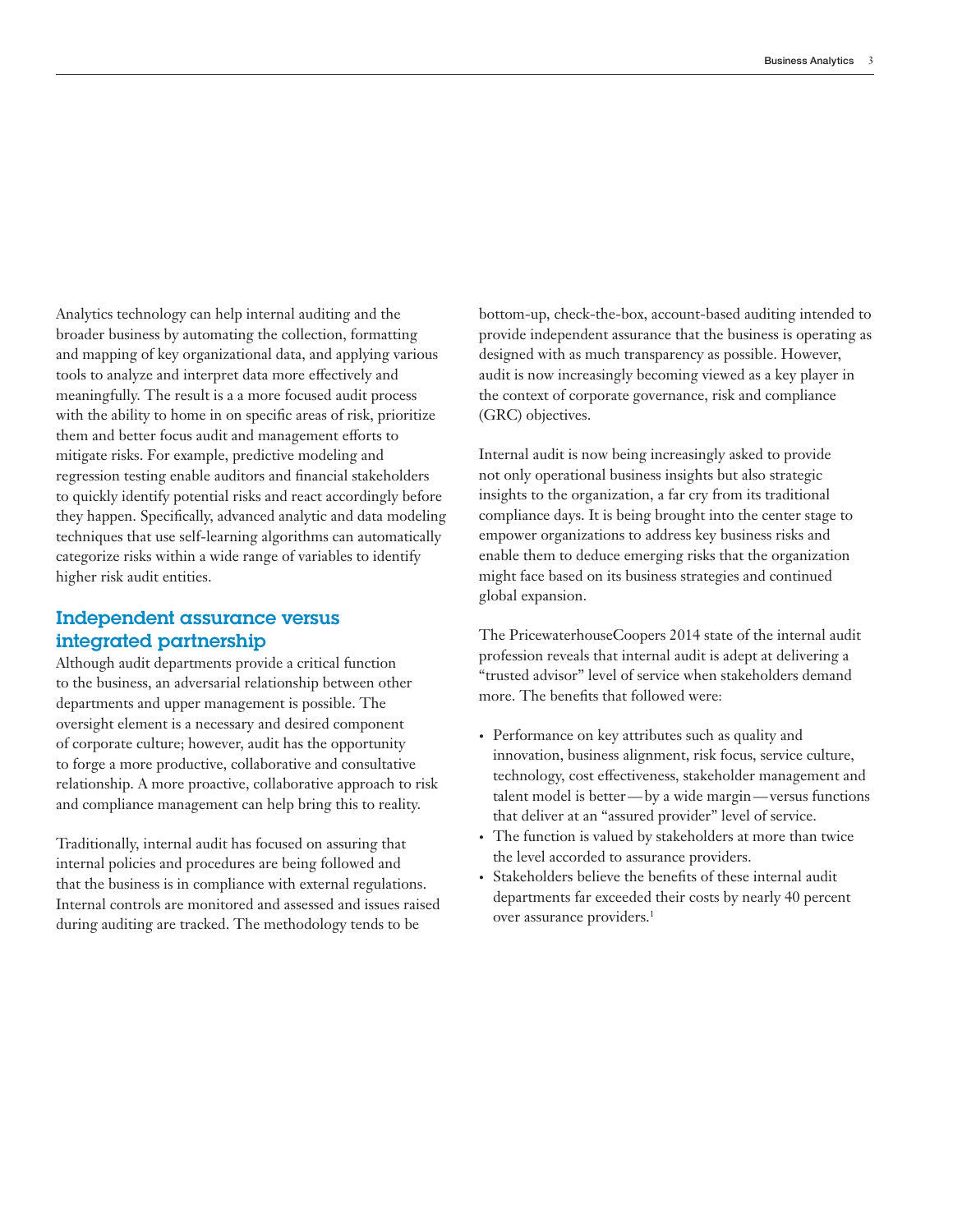Internal audit is well placed to bring to the business best practices for measuring, managing and prioritizing risks that can become part of effective management techniques and internal controls throughout an enterprise. At the same time, breaking down silos in the organization provides visibility into redundancy and inefficiency, such as duplicate systems of record for managing issues and assessment data.

One of the key roadblocks to integrating the internal audit function is the sheer complexity of data gathering and management. In the past, a tremendous amount of effort was required for internal audit to collect relevant information and to govern access to that information securely. However, a centralized platform for identifying, assessing and monitoring risk and controls presents a unique and unprecedented opportunity for internal audit to help the business focus on making risk decisions based on management's risk appetite and tolerance. This common framework can transform the business by providing greater predictability in meeting financial and management objectives and helping managers anticipate major risk and control problems. As a partner in managing risk, internal audit can be a driving factor in evaluating technological and process-based changes and evolving the organization's risk management practices.

#### "Docu-centric" to "data-centric"

Not very long ago, auditors would come into the business for the annual review armed with bulky three-ring binders and plenty of pencils. These binders have largely given way to electronic document management systems, which in turn are being supplanted by audit solutions with a structured architecture for data collection and management. An unstructured, document-centric approach offers auditors a scalable process for writing up opinions and issues. However, efficient and accurate business reporting becomes difficult if audit is using documents and spreadsheets at times with different formats and structures.

Analyzing information is much easier and more efficient with structured or semi-structured data. Further, a data-centric approach enables data collection to be standardized with greater security and data integrity. With meaningful data structure, management and measurement can be aggregated and correlated consistently throughout the enterprise. Historical trending can also be more readily presented to management and regulators, thereby reducing the interdependency of file-stored documents such as spreadsheets.

Traditional internal audit methods have served their purpose well for decades. However, the business landscape is changing at a rapid pace and has become increasingly complex. Organizations have shown keen interest in adopting advanced business analytics solutions to not only sift through mountains of data and focus on key and inconspicuous risks but also to gain deeper insights into the organization. Innovative internal audit solutions include data mining technology and data visualization tools to deliver invaluable data-backed insights into an organizational risk continuum. Analytics holds incredible potential, especially when embedded into the internal audit culture and aligned with the planning process and overall organizational operational and strategic objectives.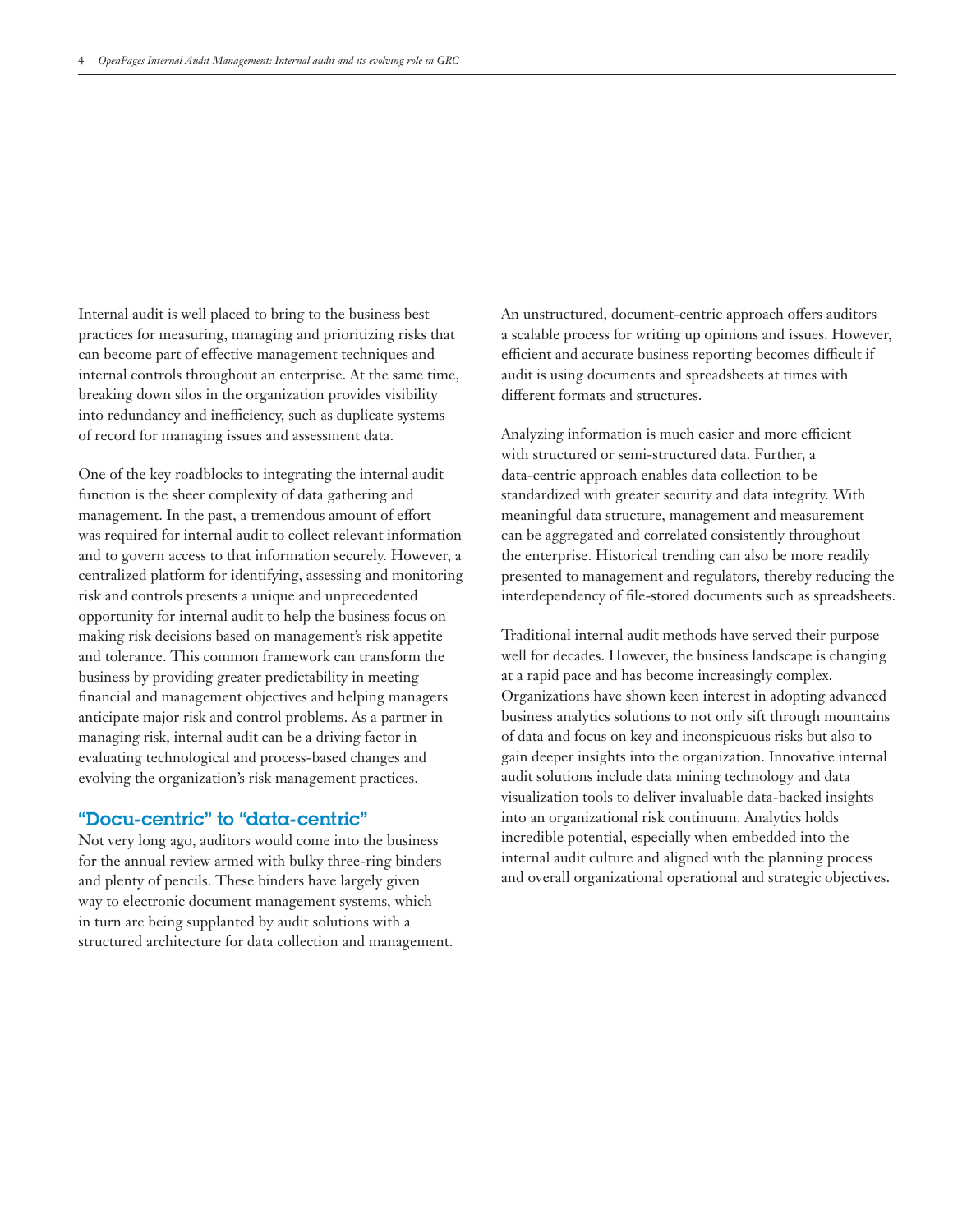#### Continuous auditing

Continuous auditing enables auditors to review, analyze and report on events and issues in the business in a near real-time environment. The notion of continuous auditing is by no means new, but most internal audit departments in companies both large and small utilize more traditional audit models that rely on periodic assessment and evaluation. Such models tend to result in a significant lapse between the completion of fieldwork and issuance of the audit reports, which can result in reported information that is less useful and actionable.

The historical nature of the information in the periodic report might not reflect current events, the reality of the control environment or the state of issues and actions that could materially affect the original audit opinion.

By using a method or framework that is supported by a robust technology platform with push-button reporting capabilities, auditors can forge a partnership with the business that will yield meaningful decision support in a much shorter timeframe. A continuous audit capability provides more timely assurance that objectives are being met, along with insight into the issues related to areas of concern or opportunities for improvement.

Although continuous auditing is an objective of many audit departments, some prerequisites are necessary to ensure success. Strong processes, systems and controls can help auditors reduce the amount of actual testing required. They also eliminate redundant controls, close control gaps and eliminate needless reports. Traditional audit methods and tools are too time-consuming to be employed continuously. With the right technology, internal auditors can easily access data for analysis and testing while maintaining the security of proprietary information.

Continuous auditing can enable an enterprise to:

- • Eliminate inefficiency that results from traditional auditing practices.
- Shorten audit cycles.
- • Generate customized reports for internal use or for auditing firms.
- Analyze accounts and financial data thoroughly while taking advantage of flexibility in reporting.
- • Increase the level of risk mitigation for business risks.

Beyond the continuous auditing capability, internal audit can use a technology-supported risk mitigation framework to help the business as a whole:

- • Focus on identifying and understanding changes in risk.
- • Support proactive management.
- • Engage business units in active risk management efforts.
- • Encourage business units to identify risks on their own and discuss risks openly with auditors.
- • Employ metrics and active risk monitoring techniques.

#### Audit and risk mitigation synergy

Risk mitigation is a key element for meeting GRC objectives. Risk mitigation enables organizations to deal with enterprise-wide business uncertainty and the associated risk and opportunity by integrating disciplined risk and compliance management programs into everyday business processes to optimize business performance.

An enterprise GRC platform can provide a common repository that enables a company to objectively compare risks in support of its risk management goals. Audit can then use this data-centric information to help allocate resources where they are needed most and collaborate continuously with the business in an integrated partnership model.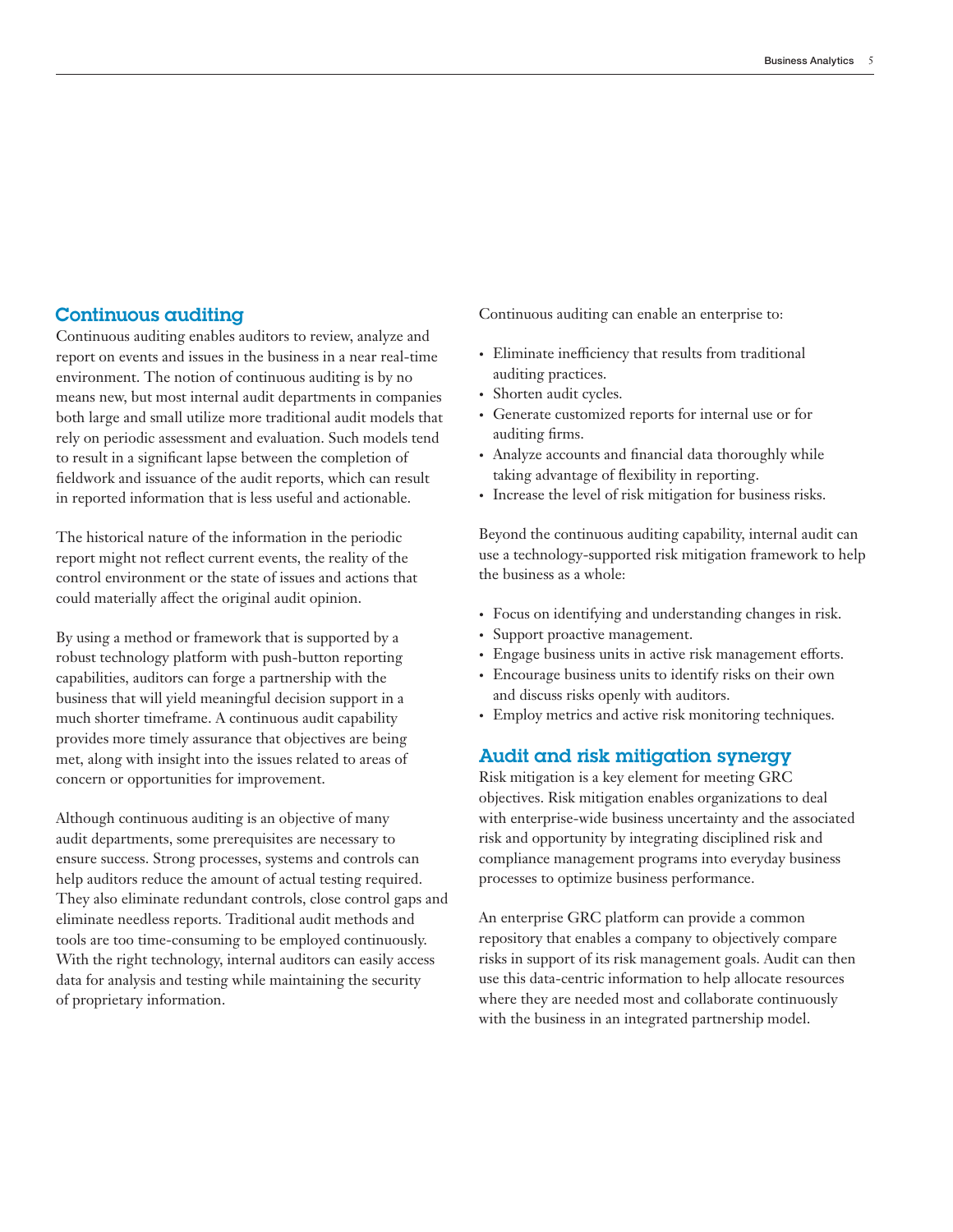Under an imperative for increased collaboration with the business, auditors can form a mutually beneficial relationship with risk managers. At the same time, audit can provide the independent assurance that is the bedrock of the profession, along with valuable input as consultants with core skills and knowledge of the business, documentation and communication.

This approach can help eliminate duplication of effort and provide a comprehensive view of risk in the enterprise. In turn, risk mitigation programs can help drive accountability to the appropriate owners of risk and help them better manage according to the organization's risk tolerance.

#### Role of technology and analytics

Organizations tend to adopt software point solutions to meet specific needs, and audit is no exception. This can foster asynchronous electronic processes and result in unstructured data that leads to mounting inefficiency. To ensure consistency and enterprise-wide visibility into the state of risk and compliance, everyone should be working from the same sets of rules, standards and information in a single system of record.

Also, collaborative solutions facilitate these integrated partnerships and continuous auditing aspirations by allowing different users (risk managers, auditors, business owners and others) to easily access consistent data at any time from any point in the organization.

Further, several factors have enabled analytics to become a key aspect of enterprise risk and compliance management:

- • The explosion of data volumes has led to a revolution in the way data is captured, analyzed and presented.
- Key stakeholders expect innovative ways to assess and manage risk and enhance performance. The current global business environment is a complex one involving multiple stakeholders. They require deep and clear insights to make decisions. Analytics helps identify those broader patterns and trends of risk.
- Risk and internal audit managers require data visualization solutions that provide simple interactive illustrations of petabytes of data and can help them discover new insights and associations.

Analytics can provide information to decision makers from three main perspectives: historical, current and future. In today's complex business environment, all pertinent aspects of organizational data should be accessible for analysis. Analytics can help shift the movement of internal audit from sporadic to consistent, continuous and complementary.

#### IBM OpenPages GRC Platform

IBM® OpenPages® Internal Audit Management is a solution that provides internal auditors with a uniquely configured view of organizational risk and compliance that can supplement and coexist with broader risk and compliance management activities. OpenPages Internal Audit Management can be integrated with:

- • Financial controls management
- IT risk and compliance management
- Policy and regulatory compliance efforts
- • Operational risk management programs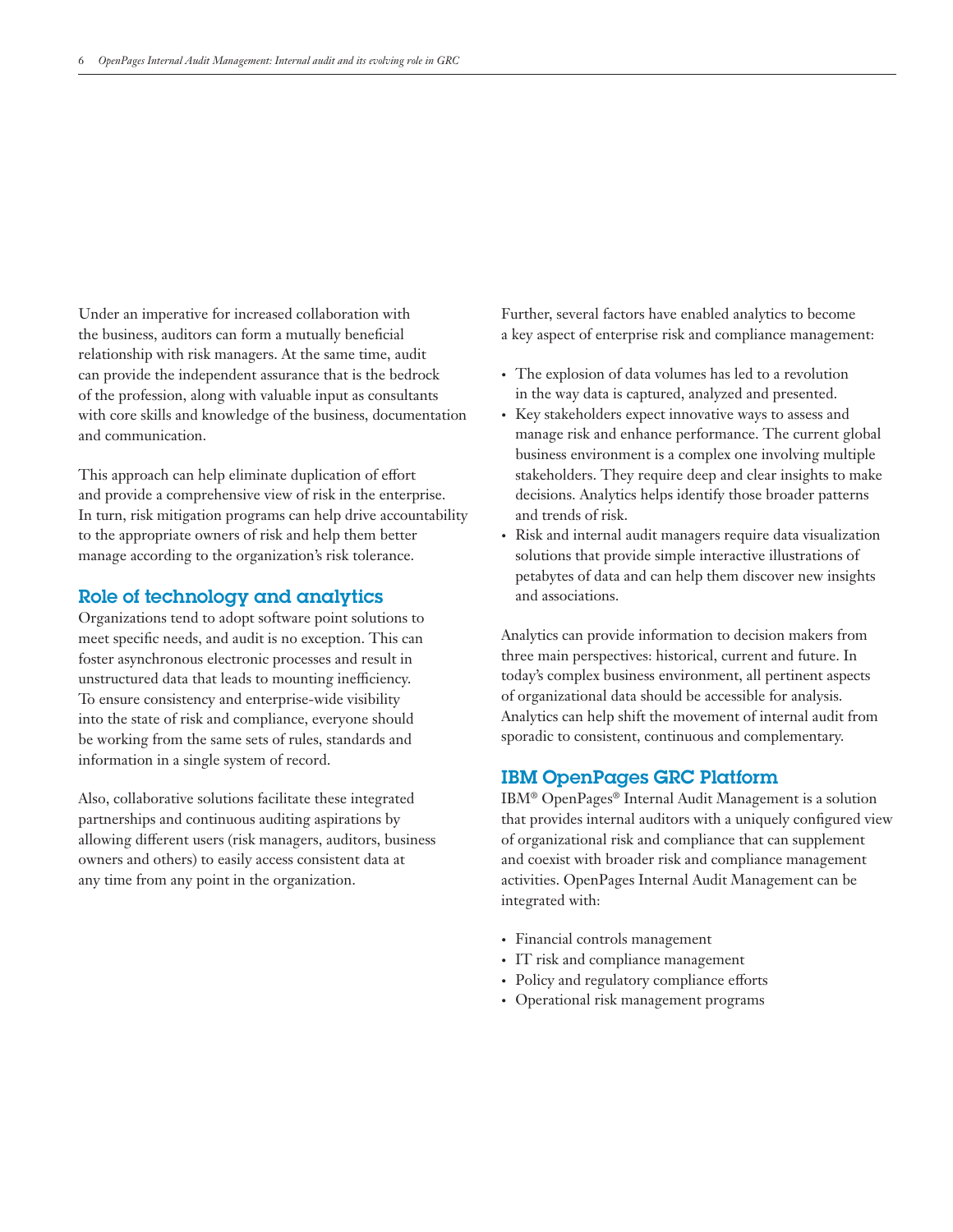As part of the IBM OpenPages GRC Platform, OpenPages Internal Audit Management is a key building block in implementing enterprise-wide risk management. It empowers the internal audit department to champion risk management while acting as a strategic partner to management. This integrated, closed-loop approach to risk management can help drive visibility and confidence in organizational risk posture.

#### **Conclusion**

As a key stakeholder in the implementation of GRC strategy and technology, audit can work as a fully integrated partner to business stakeholders based on the specific needs of the audit department or a specific audit.

The OpenPages Internal Audit Management solution can help internal auditors:

- Deliver more satisfying assurance to executive management and add value to the enterprise.
- • Take a risk management, business-centric approach that forges a meaningful, productive relationship with the business where the goal is continuous improvement and greater transparency.
- • Implement continuous audit based on changes in risk profiles to deliver real-time intelligence to management that can facilitate crucial, time-sensitive decision making.
- • Migrate from document-centric approaches to rich, data-centric solutions for a much higher level of standardization, efficiency and quality.
- • Use a proven risk mitigation framework that can help reduce workloads, support business assessments, consolidate risk and compliance challenges, and facilitate planning and prioritization.
- • Enable repeatable, standardized, less resource-intensive audit processes that ultimately provide executives with operational, financial and regulatory visibility into the state of the business.

## About IBM Business Analytics

IBM Business Analytics software delivers data-driven insights that help organizations work smarter and outperform their peers. This comprehensive portfolio includes solutions for business intelligence, predictive analytics and decision management, performance management, and risk management.

Business Analytics solutions enable companies to identify and visualize trends and patterns in areas, such as customer analytics, that can have a profound effect on business performance. They can compare scenarios, anticipate potential threats and opportunities, better plan, budget and forecast resources, balance risks against expected returns and work to meet regulatory requirements. By making analytics widely available, organizations can align tactical and strategic decision-making to achieve business goals. For more information about Business Analytics software, see: **ibm.com**[/business-analy tics](http://www.ibm.com/business-analytics)

#### Request a call

To request a call or to ask a question, go to **ibm.com**/business-analy tics/contactus. An IBM representative will respond to your inquiry within two business days.